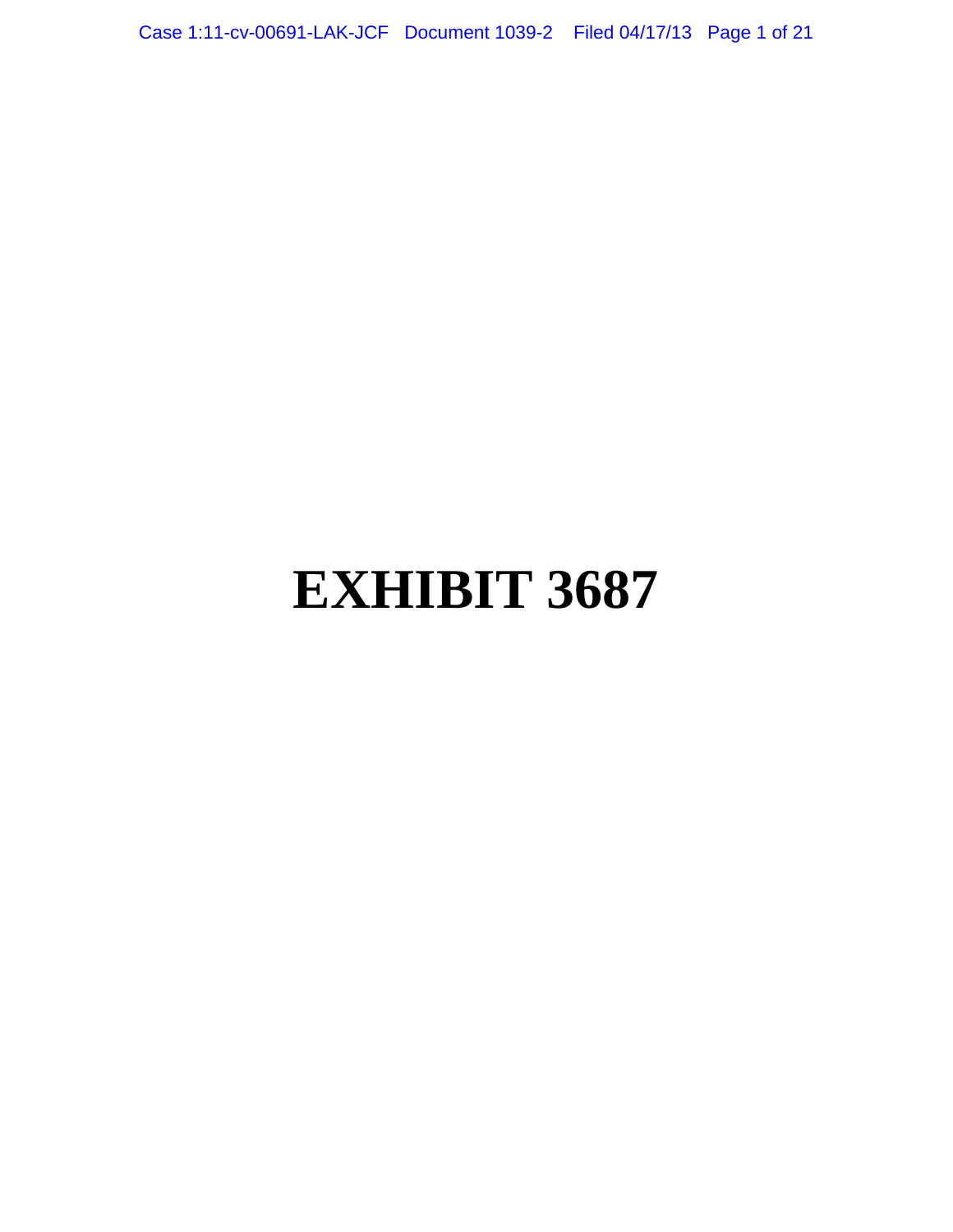# UNITED STATES DISTRICT COURT SOUTHERN DISTRICT OF NEW YORK

| x                        |                    |
|--------------------------|--------------------|
| CHEVRON CORPORATION,     |                    |
| Plaintiff,               | 11 Civ. 0691 (LAK) |
| v.                       |                    |
| STEVEN DONZIGER, et al., |                    |
| Defendants.              |                    |
|                          |                    |

## DECLARATION OF CHRISTOPHER BOGART

I, Christopher Bogart, hereby declare under penalty of perjury, pursuant to 28 U.S.C. § 1746, that the following is true and correct or based on reasonable information and belief:

1. I am the Chief Executive Officer and a co-founder of Burford Capital LLC (formerly known as Burford Group LLC ("BGL")), the US operating subsidiary of Burford Capital Limited ("BCL"), a Guernsey corporation with more than \$300 million in capital that is publicly traded in London and focuses on litigation finance.<sup>1</sup> I am also, among other positions, the former Executive Vice President and General Counsel of Time Warner Inc. and a former litigator at Cravath, Swaine & Moore.

2. Burford prides itself on its highly ethical approach to its business, and has no desire to profit from fraud, deception or unethical behavior. I am providing this declaration contemporaneously with the announcement of Burford's voluntary relinquishment of any

<sup>1</sup> For ease of reference, I will refer to BGL, BCL and all of their direct and indirect subsidiaries collectively as "Burford" unless the context requires more specific entity identification.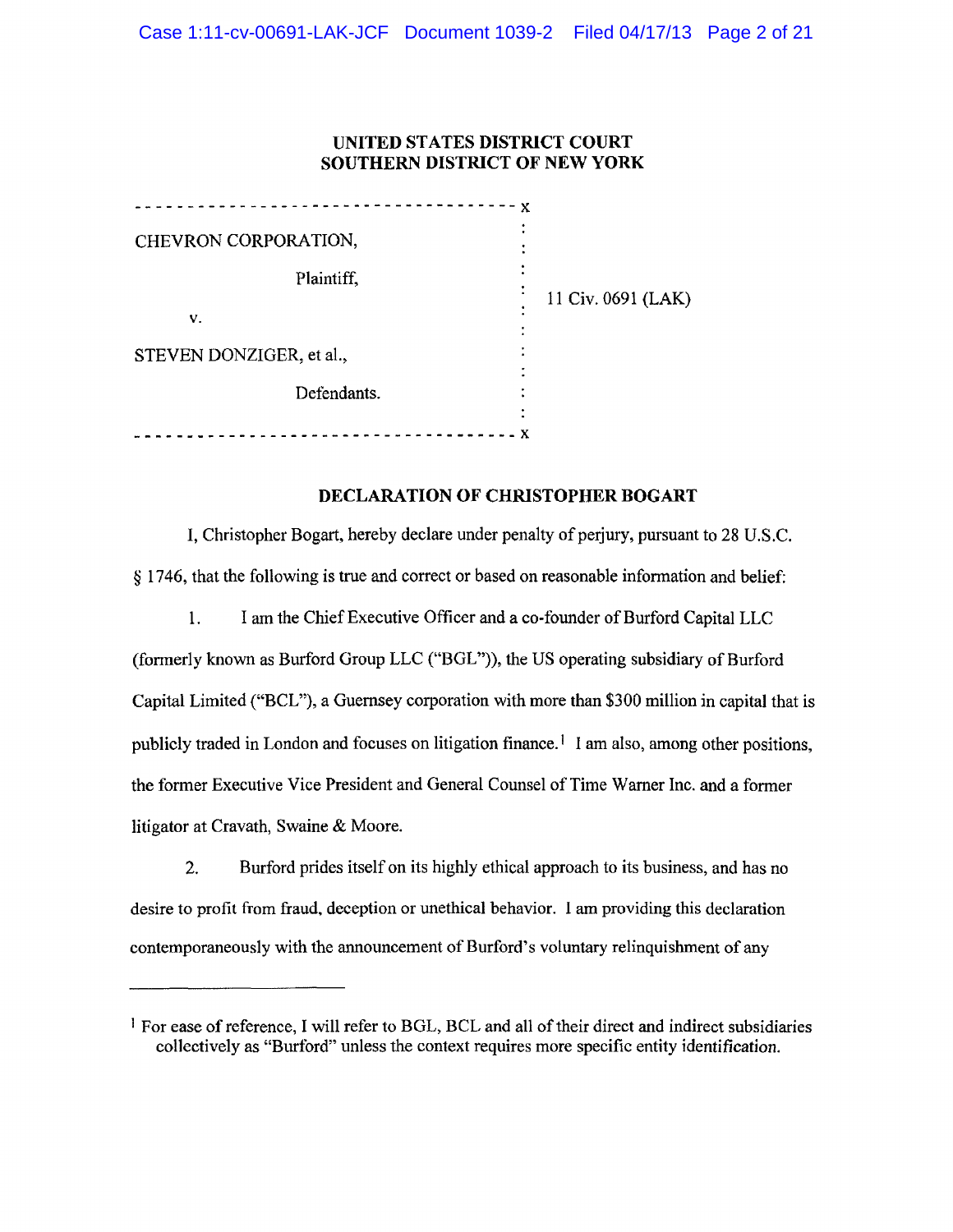#### Case 1:11-cv-00691-LAK-JCF Document 1039-2 Filed 04/17/13 Page 3 of 21

economic interest arising out of the *Maria Aguinda y Otros v. Chevron Corporation,* Case No. 002-2003 matter, in the Provincial Court of Justice of Sucumbios in Ecuador ("Ecuadorian court"), and related litigation matters pending in other jurisdictions ("Lago Agrio Litigation" or the "Litigation"), to provide background to Burford's involvement here and to explain our decision to give up any claim to any recovery, even if the plaintiffs in the Lago Agrio Litigation are ultimately successful in extorting some payment out of Chevron.

3. As lawyers and as business people, my colleagues at Burford and I have been deeply concerned about the mounting evidence of fraud and misconduct that appears to have permeated the Lago Agrio Litigation. We operate the largest dedicated provider of litigation finance in the world. Our business relies on our clients and their lawyers being truthful and forthcoming with us so that we can properly evaluate potential investments and make prudent investment decisions with our shareholders' capital, and then on the justice system operating fairly and impartially so that our investments obtain full and fair hearings on their merits. Both of those principles appear to have been violated here. We simply do not countenance in any way the kind of behavior that this Court has already found has occurred in this matter and we never would have invested in it in the first place had we been aware of its existence.

4. I set out below in detail the history of Burford's involvement with the Litigation, but in summary:

> • After months of due diligence and negotiation, Burford, through an indirect subsidiary, entered into an agreement (the "Funding Agreement") to provide up to \$15 million in financing to Patton Boggs LLP ("Patton Boggs"), a major US law firm, in connection with its entry into the Lago Agrio litigation as plaintiffs' counsel.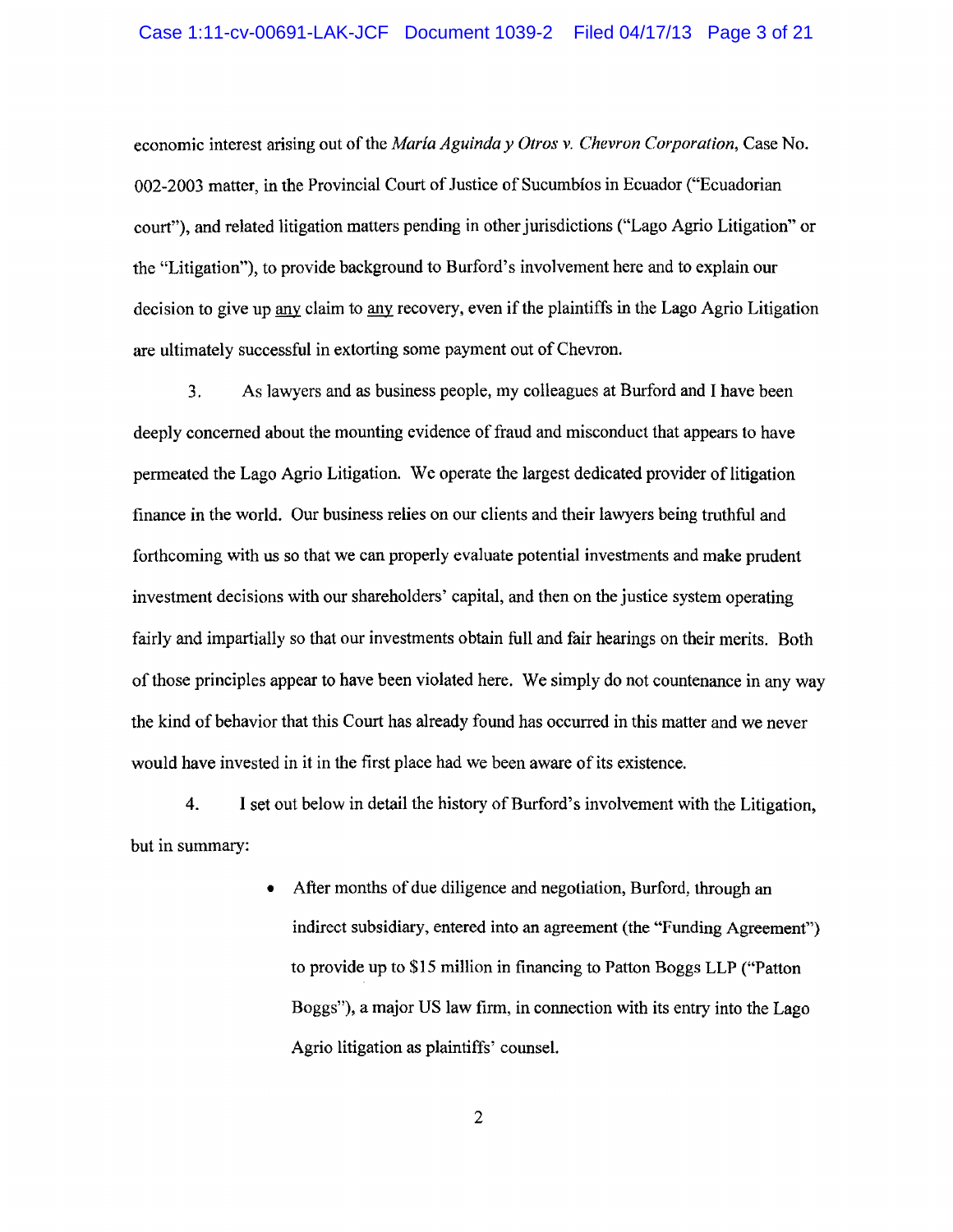- Burford is fundamentally a provider of litigation finance to the clients of sophisticated law firms in the US and the UK, with a focus on large, complex matters. The Lago Agrio Litigation is far afield of Burford's usual investment matters, and Burford explicitly undertook this investment because of our "substantial confidence in Jim Tyrrell, the lead partner at Patton Boggs (and a former Latham partner known well to [three of Burford's senior team, all of who are also former Latham partners])" and our "special relationship with and respect for Jim and Patton Boggs".
- Burford did actually provide \$4 million in such financing to Patton Boggs before terminating the Funding Agreement in 2011 in light of the evidence that emerged in this and other proceedings.
- During its diligence, Burford relied heavily on the diligence and analysis supplied to it by Patton Boggs, ultimately memorialized in the so-called Invictus memo.
- The Funding Agreement included specific representations, including that none of the plaintiffs *or any of their lawyers* knew anything "reasonably likely to be material to the Funder's assessment of the Claim that has not been disclosed to the Funder". (The Funding Agreement was signed by Steven Donziger as well as by the plaintiffs' representatives.)
- Burford had made it clear that it was concerned about Chevron's public allegations about the Cabrera report. However, in their initial discussions with Burford in 2009, the plaintiffs assured Burford in writing that Cabrera was an "independent", "court-appointed" expert akin to a US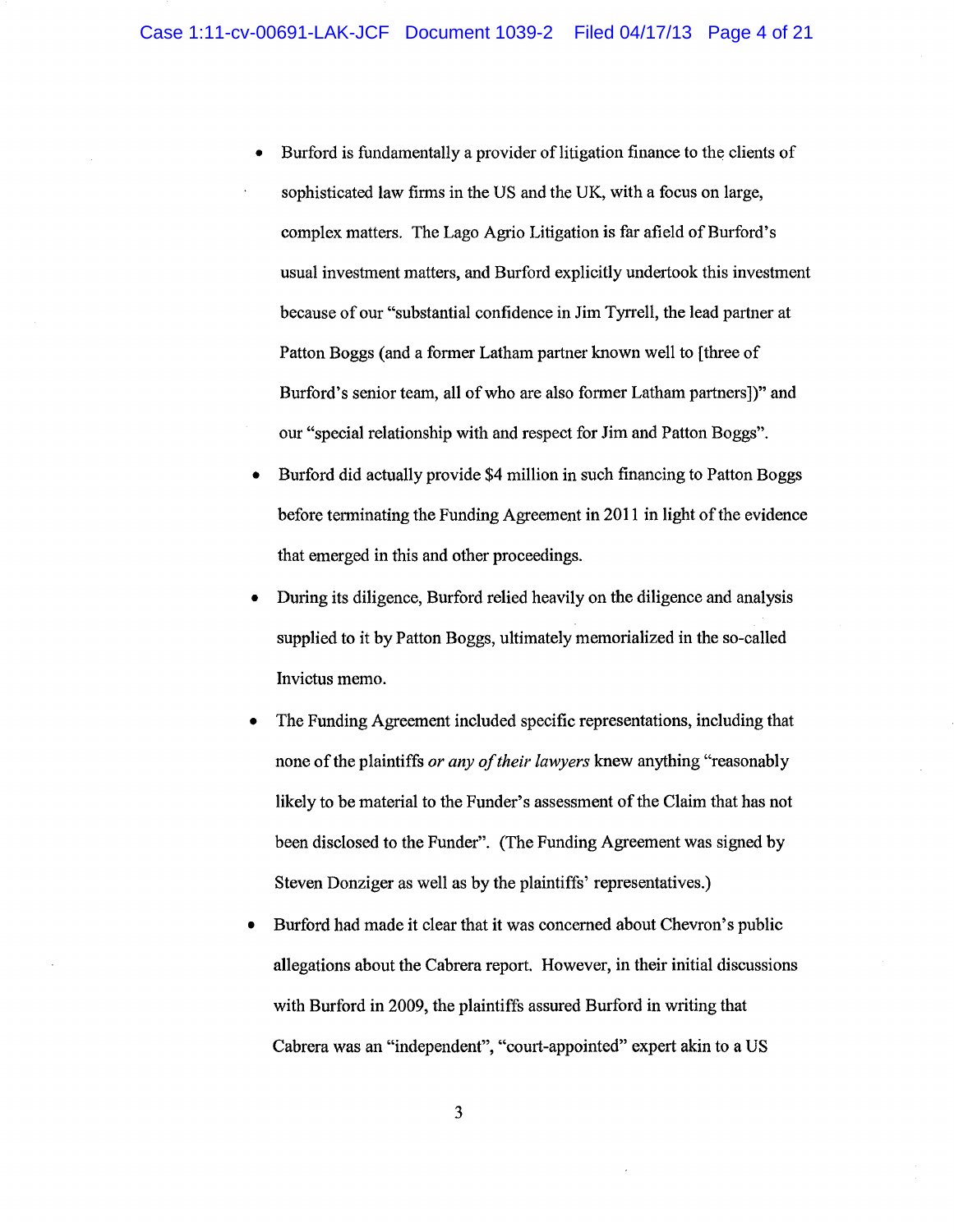Special Master supervising "14 independent scientists" in preparing a "court-ordered damages report" and that Chevron's attacks on Cabrera were "false" and "twisting of the truth". Later, in the 2010 Invictus memo, Patton Boggs concluded that "reality is being distorted" by Chevron and suggested that the plaintiffs' interactions with Cabrera were consistent with Ecuadorean law. Significantly, none of Patton Boggs, Donziger or the plaintiffs disclosed to Burford what later evidence shows that they knew about the true extent of the involvement of the plaintiffs with Cabrera. Had Burford received the full disclosure to which it was entitled under the Funding Agreement, it certainly would not have invested in this matter.

- Burford was particularly appalled later to learn of 2010 emails predating the Funding Agreement by many months- among the plaintiffs' counsel indicating that they could "go to jail" if the true facts carne out. Again, the existence of that sentiment – whether or not well-founded – would clearly have been material to Burford's investment decision, was not disclosed to Burford and would have resulted in Burford declining to invest.
- Following its review of the public filings in this case in 2011, Burford determined that it had been deceived and terminated the Funding Agreement. Upon termination, Burford told the plaintiffs and their lawyers that it had been defrauded into funding the litigation: "[W]e believe that you and particularly your US representatives engaged in a multi-month scheme to deceive and defraud in order to secure desperately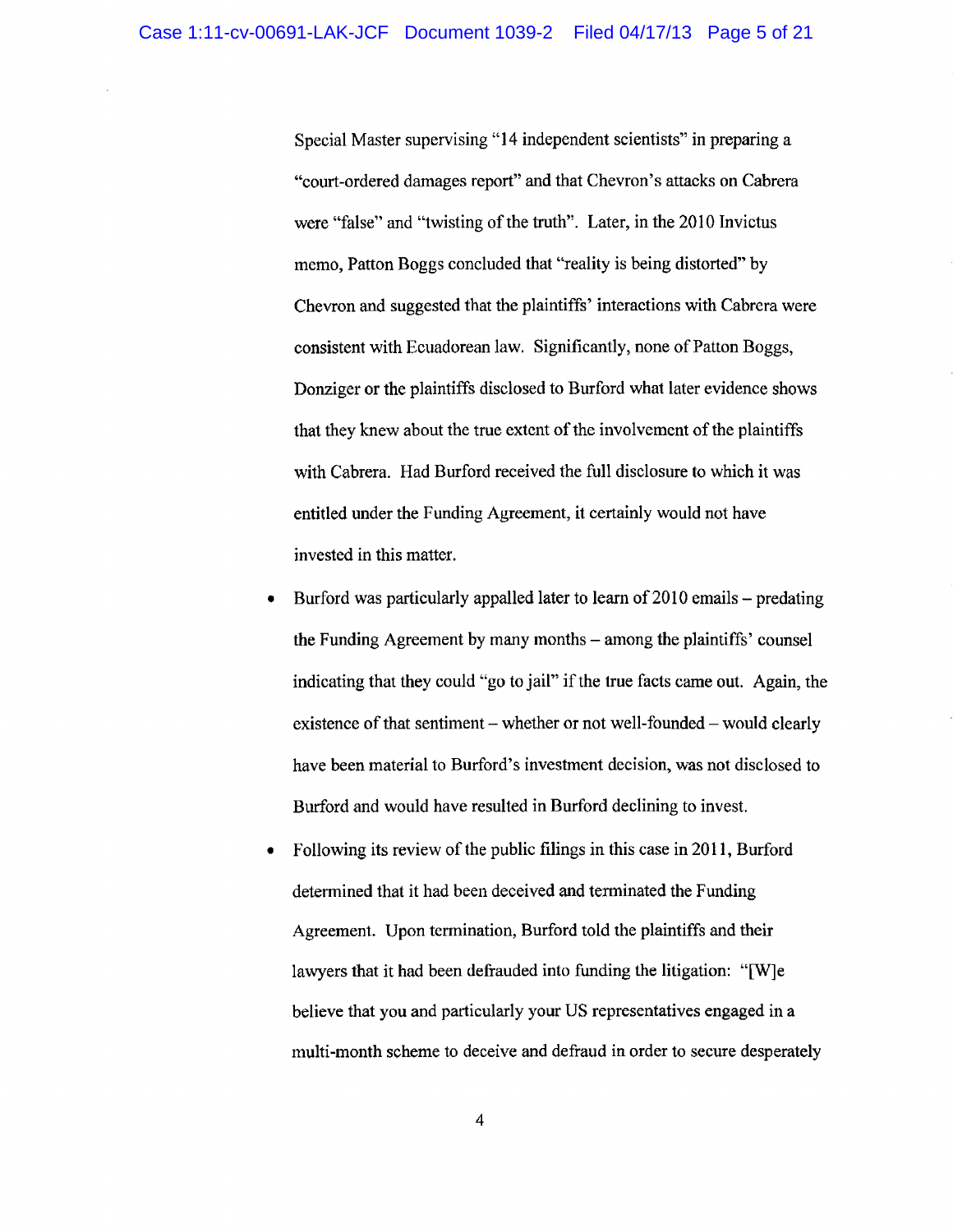needed funding from Treca, all the while concealing material information and misrepresenting critical facts in the fear that we would have walked away had we known the true state of affairs."

# I. Burford Is Introduced to the Lago Agrio Litigation and Undertakes Due Diligence in Connection with a Possible Investment

5. In November 2009, Nicolas Economou of the New York litigation services firm H5 contacted Burford to solicit investment capital for international judgment enforcement activities in connection with the Lago Agrio Litigation, in which a very large judgment was expected in Ecuador. Economou introduced Burford to Steven Donziger, who described himself as the lead U.S. lawyer for the LAPs2 and also the overall strategist behind the Litigation. Burford began reviewing the matter as a potential investment, but rapidly made it clear that it was outside its usual investment parameters and that Burford could only even consider the matter if highly regarded US litigation counsel were involved.

6. By early 2010, Patton Boggs had secured a leading role in the Litigation, with Jim Tyrrell as the lead partner. Burford had a "special" and multi-faceted relationship with both Tyrrell personally and the Patton Boggs firm, and was enthusiastic about the entry of the firm into the Litigation. To begin with, Tyrrell was a former partner at Latham & Watkins, and Burford had a close relationship with Latham, with four former Latham partners (all of whom knew and worked with Tyrrell while at Latham) occupying senior Burford positions at various times. Tyrrell was also an advocate and enthusiast of litigation funding, regularly speaking

<sup>&</sup>lt;sup>2</sup> Because it appears to be common usage in this litigation, I refer to the plaintiffs in the Lago Agrio Litigation as the "Lago Agrio Plaintiffs" or "LAPs". I understand the term "LAPs" also to generally include the Lago Agrio Plaintiffs' attorneys and representatives, including Steven Donziger, Pablo Fajardo, the Frente de Defensa de la Amazonia ("FDA"), and Luis Yanza.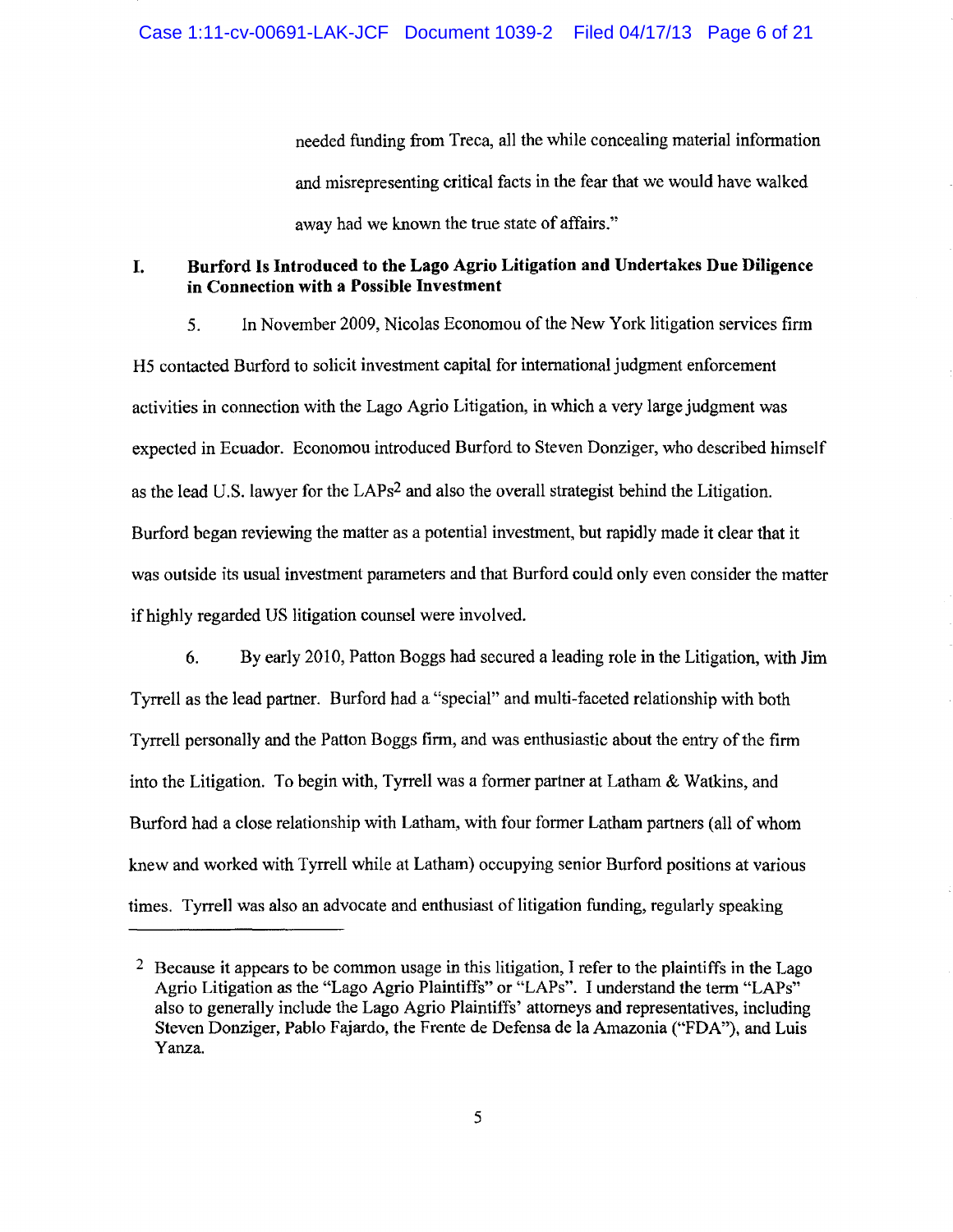publicly about the asset class, and he and Patton Boggs provided support and encouragement to start-up funders. Indeed, Patton Boggs provided Burford with rent-free office space in its New York City offices for the first year or so of Burford's existence before Burford moved into its own dedicated space; thus, Burford's New York City-based employees were actually occupying space at Patton Boggs during the pendency of the diligence and negotiation process of this matter. Tyrrell was also a highly regarded complex case litigator, and indeed was completing his role as lead counsel in the World Trade Counsel litigation when this Litigation came to his attention; the widely respected Chambers litigation guide describes him thus: "He is described as *"brilliant, knowledgeable and experienced,"* and impresses with *"his meticulous preparedness, his flexible and strategic thinking, and his tremendous skills during argument in court: he has vision, he has principles, and he exudes a confidence and professionalism that is inspiring."* From Burford's perspective, Tyrrell's and Patton Boggs' assumption of a leadership role in the Lago Agrio Litigation transformed it as an investment possibility, as long as our financing was going to support Patton Boggs' activities and remained under Tyrrell's tight personal control.

7. Burford thus began more significant diligence and commenced commercial negotiations over investment terms. Our contacts for both diligence and negotiation were generally "With Danziger and/or Patton Boggs. The magnitude, complexity and uniqueness of the Litigation and the duration and complexity of the economic negotiations meant that there were substantial contacts extending over a number of months. 1 personally attended several meetings with Donziger at Patton Boggs' offices, and my colleagues attended yet more. Donziger made it clear that he had broad authority from the LAPs to negotiate financing arrangements and to be the primary interface with Burford, although we did meet once, in mid-2010, with Ecuadorian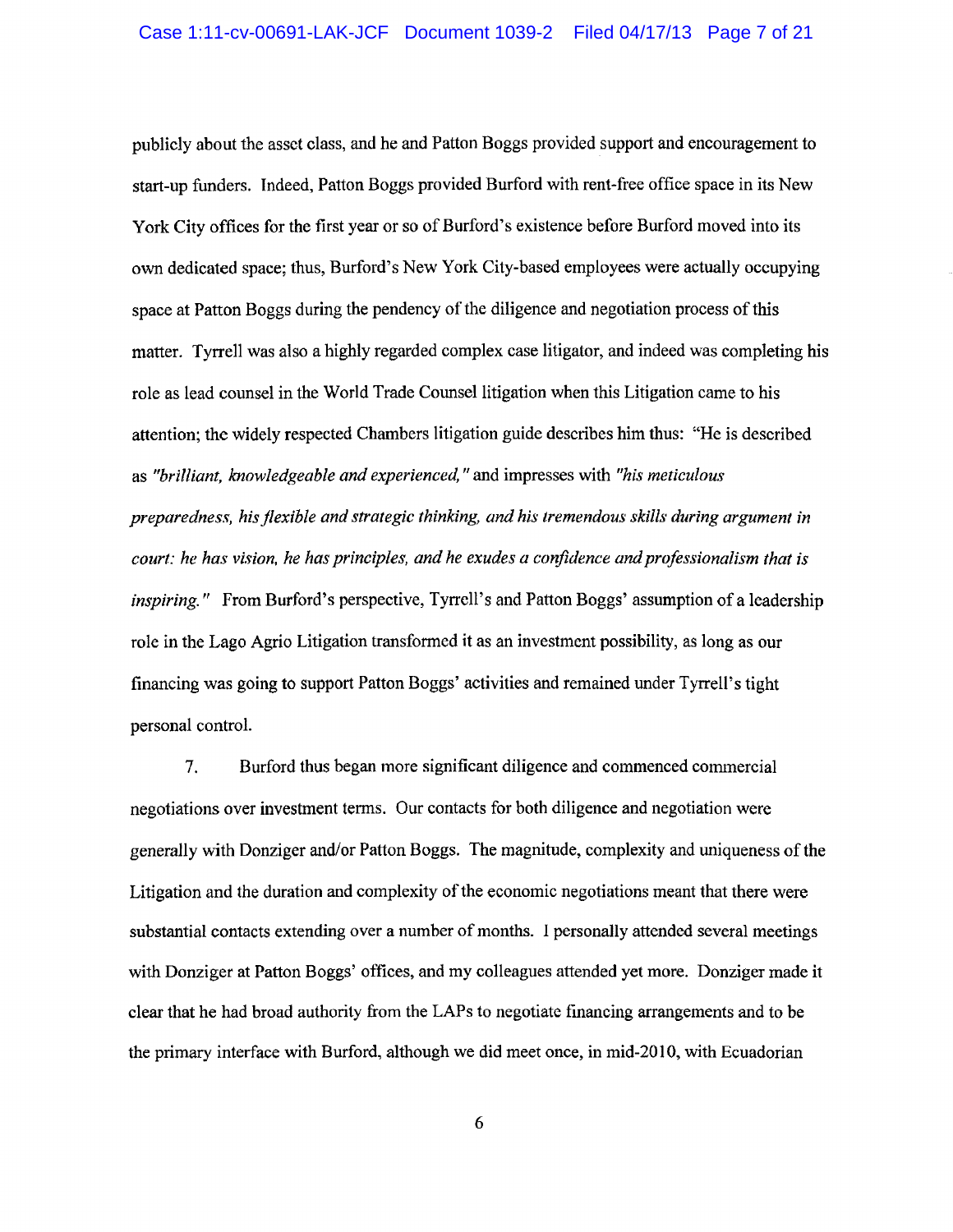#### Case 1:11-cv-00691-LAK-JCF Document 1039-2 Filed 04/17/13 Page 8 of 21

counsel for the LAPs, Pablo Fajardo, and their Ecuadorian representative, Luis Yanza, in New York, at the offices of Patton Boggs.

8. While Burford conducts extensive due diligence in connection with each possible investment it reviews, it adapts its diligence to each situation at hand. In the Lago Agrio Litigation, it was not feasible for Burford to, for example, review the massive record amassed in the Ecuadorean proceeding, or to travel to Ecuador to conduct its own on-site diligence. Because Patton Boggs needed to do that work in connection with its own entry into the case in any event, it was agreed that Patton Boggs would provide its analysis on those issues as well as its judgment enforcement strategy to Burford, and that Burford would not try independently to perform that work, although Burford remained in close and active contact with Tyrrell and his partner Eric Westenberger about their work. That work was ultimately memorialized in the Invictus memo provided by Patton Boggs to Burford which was then presented to the Burford investment committee in September 2010, which approved the investment. It was clear to Danziger and Patton Boggs that Burford was relying on that work; Burford had made clear that it could not proceed to its investment committee for consideration of the investment without the memo and the committee's consideration was delayed during the summer of 2010 because of delays in the production of the memo, and at one point it was even proposed that Tyrrell appear by video link before the investment committee. Separately, Burford and its outside counsel conducted its own diligence on other aspects of the potential investment that were more amenable to direct diligence, such as the enforceability of a potential funding contract under Ecuadorian law, the documentation required to bind the LAPs, and how to ensure Burford's investment was appropriately secured. Burford also conducted diligence on the possible effect of ongoing investment treaty arbitration between Chevron and the Republic of Ecuador on any potential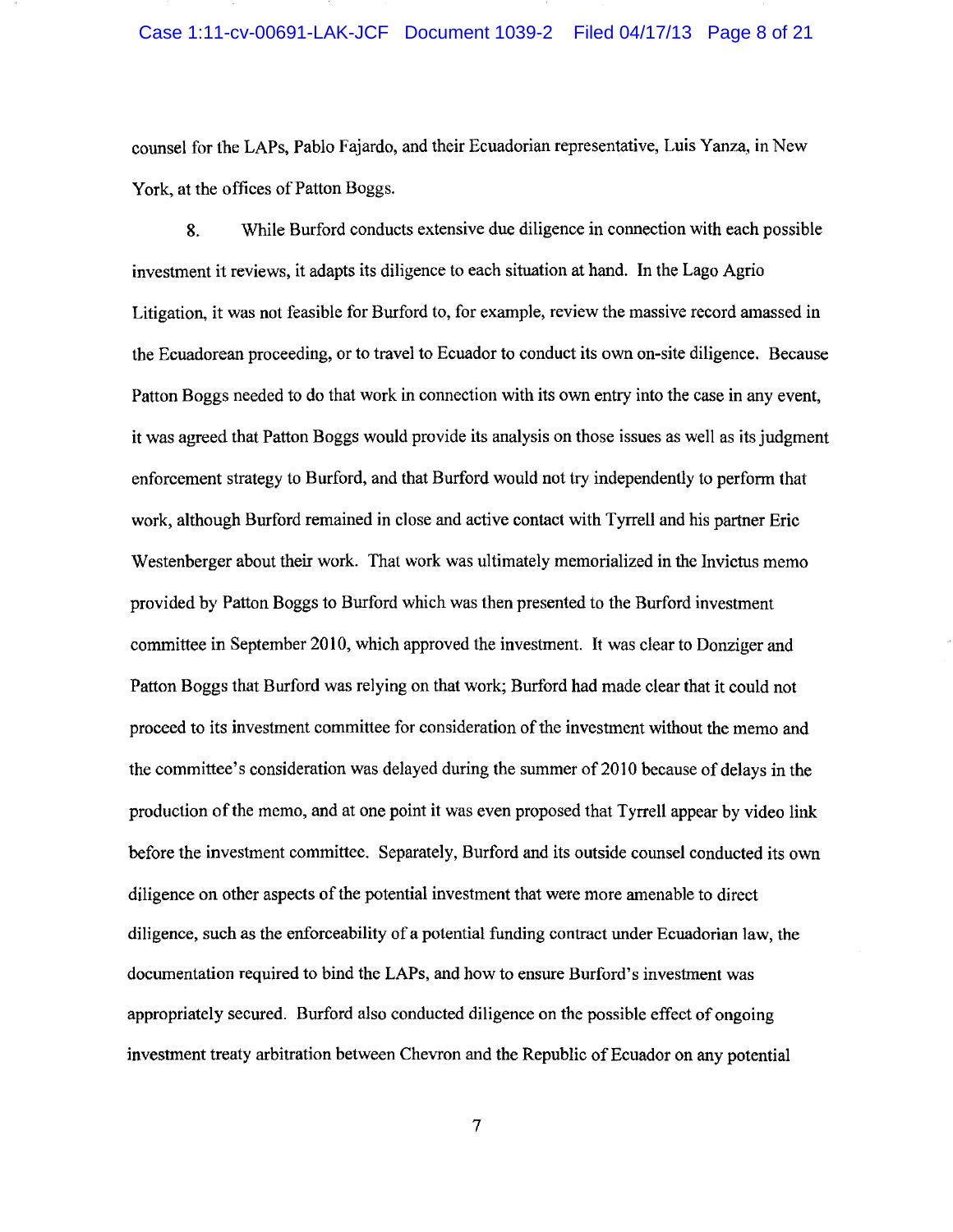judgment.

#### **A. Cabrera**

9. Burford was concerned about the allegations being made regarding Cabrera during the diligence process. As set forth in our internal analysis to the Burford investment committee, we understood that Chevron was likely to argue that any judgment against it in the Lago Agrio Litigation was unenforceable based "on communications between plaintiffs and the neutral, court-appointed expert Cabrera that, in Chevron's view, render Cabrera's report tainted and undermine the soundness of any court judgment." We were candid that these allegations «gave us some pause," and we shared with Danziger and Patton Boggs our concerns.

10. Patton Boggs sought to alleviate Burford's concerns about the Cabrera Report. Its Invictus memo stated that Chevron and Gibson Dunn, as counsel to Chevron, were "distort[ing]" reality with their allegations regarding the illegality of the contacts between Cabrera and the LAPs' representatives: "Cleverly using the lens of U.S. norms to distort what transpired in Ecuador, Chevron has used its findings regarding Plaintiffs' involvement with the Cabrera Report to create the impression that it is the victim of an injustice in Ecuador."

11. Patton Boggs described as "especially frivolous" Chevron's attempts to have the Lago Agrio Litigation dismissed on the basis of the "alleged procedural improprieties related to the preparation of the Cabrera Report." And Patton Boggs asserted that "Chevron was free to meet with Mr. Cabrera just as plaintiffs did," and that "no Ecuadorian law or rule" prohibited the contacts between the LAPs' representatives and Cabrera.

12. Patton Boggs and Danziger also specifically assured us that the contacts that had occurred between the LAPs and Cabrera were both limited and permissible.

13. As we later learned, the representations that Patton Boggs made to us in Invictus and otherwise during our diligence process were false and misleading in several respects. There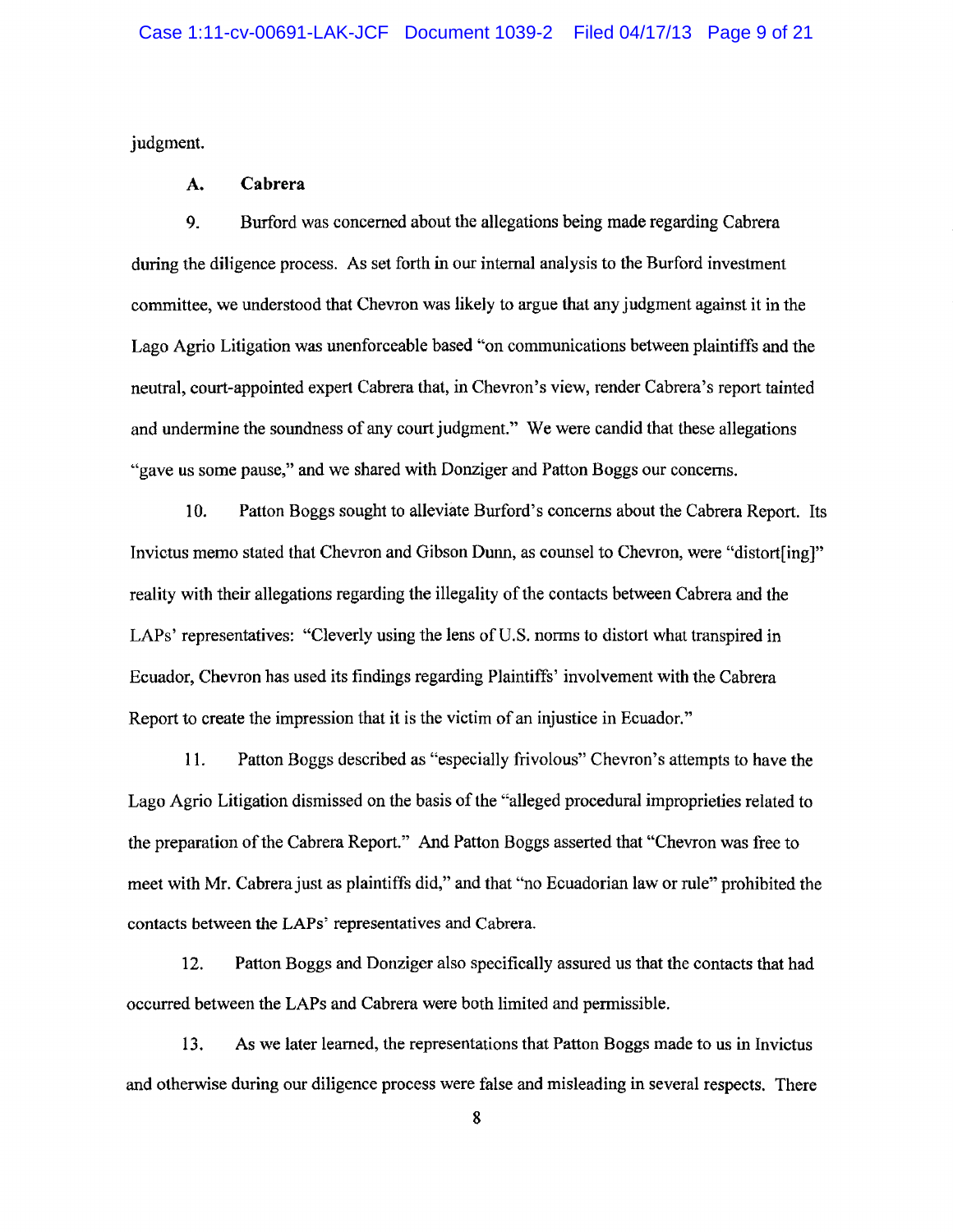#### Case 1:11-cv-00691-LAK-JCF Document 1039-2 Filed 04/17/13 Page 10 of 21

is absolutely no question that Burford would not have invested in the Litigation - which we described as having "greater uncertainty" than our usual investment and "significant" risks that were "not capable of complete evaluation"- had we known the whole truth about Cabrera. Indeed, Danziger knew as much: when debating how much to conceal, he wrote his colleagues (including Patton Boggs) in June 2010, during a period of active negotiations with Burford, that they "need to probe" what admitting the truth would mean "at a time we are trying to raise money" because there would be "negative fallout" and it "might be better to be general". Of course, we were unaware of this behind the scenes debate about their deception until after we invested.

14. To begin with, it became clear from evidence that came to light in this case that the contacts between the LAPs' representatives and Cabrera were not "permissible" at all, but instead were illegal and violated Ecuadorian law. This was bluntly acknowledged in an email in which the LAPs' Ecuadorian attorneys observed that if the full scope of their interaction with Cabrera came out, they could all "go to jail." Burford did not see this email until early 2011after it had invested in the Lago Agrio Litigation—and even then, it was not provided to Burford by Donziger or Patton Boggs, but rather obtained from Chevron's filings in this case.

15. Then, it became clear that the contacts between the LAPs and Cabrera were not "limited" either- and indeed that the issue was not even the scope and propriety of *ex parte*  contacts but rather the wholesale ghostwriting of the Cabrera report. For example, in an email dated June 14, 2010, in the midst of negotiations over the Funding Agreement and long before delivery of the lnvictus memo, one of the LAPs' US lawyers wrote to a number of other lawyers, including a number of Patton Boggs lawyers, a lengthy discussion weighing the pros and cons of what would happen if "we cop to having written portions of the report". The next day, the email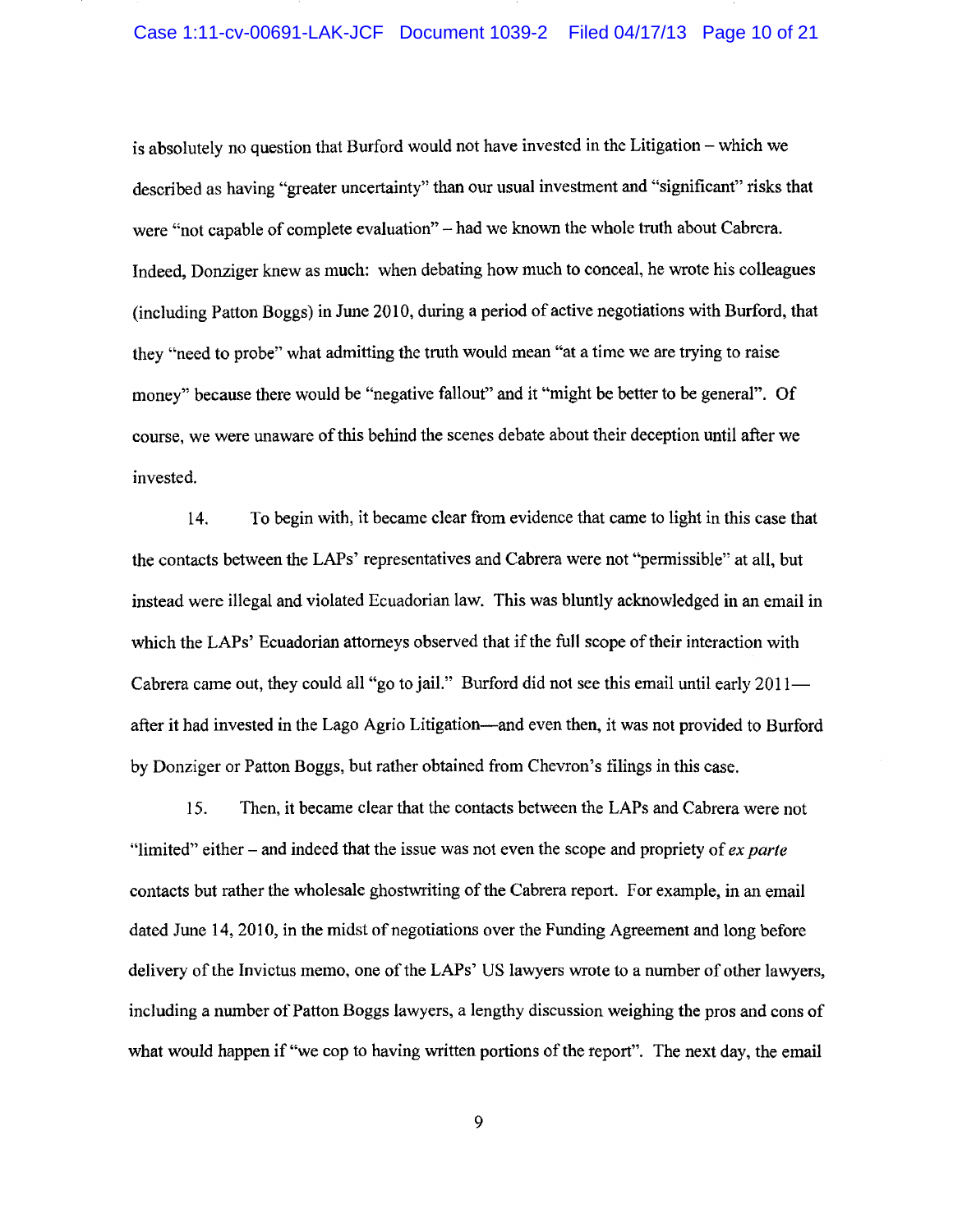#### Case 1:11-cv-00691-LAK-JCF Document 1039-2 Filed 04/17/13 Page 11 of 21

scheming continued, with multiple emails among the lawyers debating the issue, with choice passages such as "we will still be denying what is apparent (that we authored portions of the report)" and including the succinct view of one lawyer: "which is why we're not admitting everything - only what we have to". Again, all of this was occurring outside Burford's view.

16. Indeed, Patton Boggs represented to us that it had a plan to address concerns regarding the Cabrera Report raised by Chevron. As Patton Boggs described in its Invictus memo, the LAPs petitioned the Ecuadorian court to allow the parties to make supplemental damages submissions from other experts separate from the Cabrera report. Patton Boggs referred to these submissions as the "cleansing expert" reports. Patton Boggs considered the Ecuadorian court's decision allowing these supplemental reports to be submitted to be a "significant tactical victory for the Plaintiffs, insofar as it substantially weakens Chevron's argument' about the Cabrera report's infirmities. Burford relied on Patton Boggs's representations in regard to these "cleansing expert" reports, and they were material to Burford's funding decision. If Burford had been aware of information indicating that the underlying bases of the Cabrera report were tainted (as opposed to the Cabrera issue being solely around impermissible contacts and influence on his report) and thus that the reports of these "cleansing experts" would be relying on those tainted bases as well (which would not solve the problem), Burford would not have entered into the Funding Agreement.

17. Burford was entitled under the Funding Agreement to be informed of any facts known to the lawyers "reasonably likely to be material to the Funder's assessment ofthe Claim". Burford did not just wait to be told: we asked specifically about the Cabrera report. How any New York lawyer could believe that the fact that portions of the Cabrera report had been written by the LAPs would not be "reasonably likely to be material" to Burford's assessment is utterly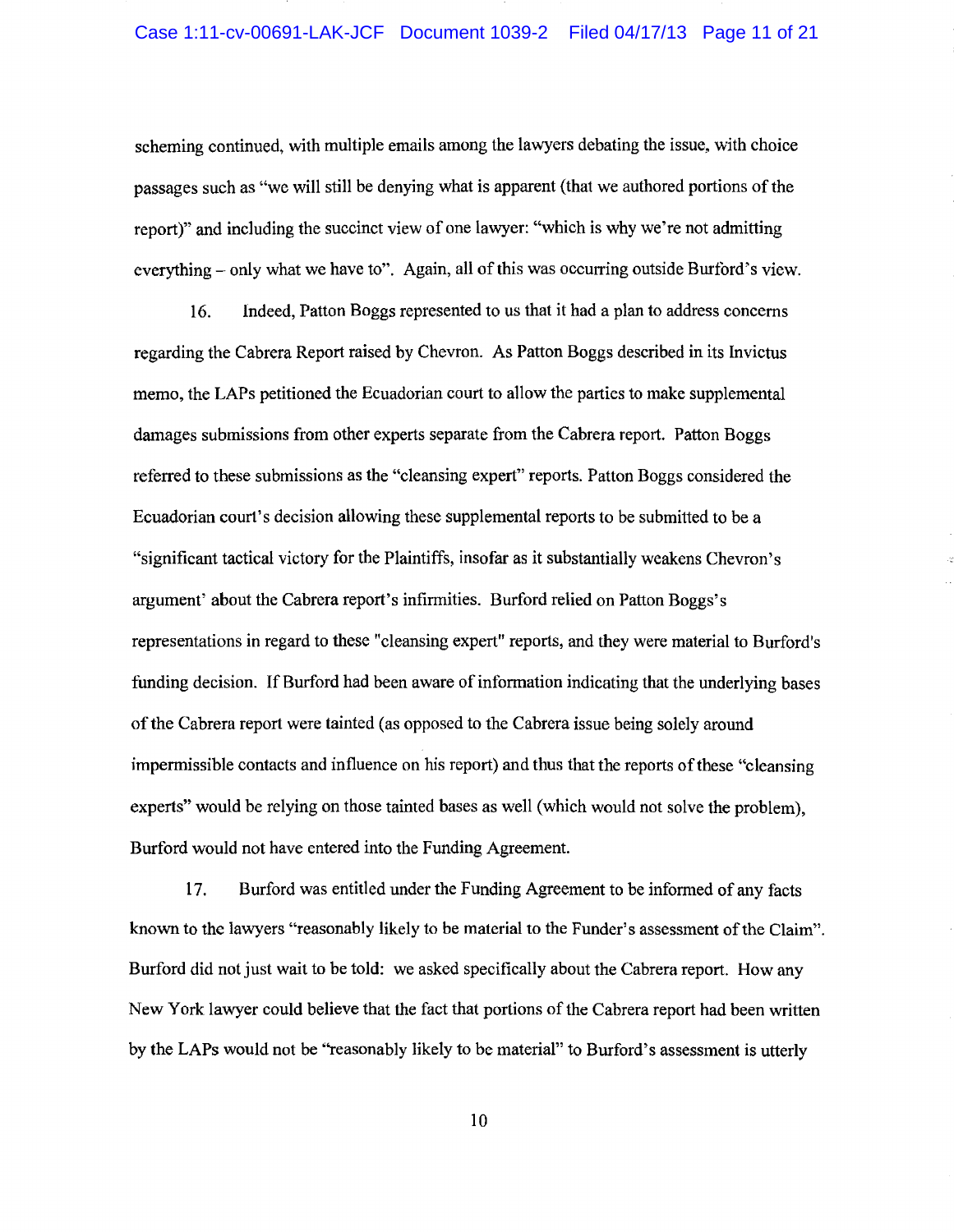unfathomable to me.

18. The reality, of course, is what Donziger presciently forecast: there would indeed have been "negative fallout" if Burford had been told the complete truth. Indeed, Burford would have walked away immediately. Instead, Burford retied upon the representations made by Patton Boggs and Donziger that the contacts between the LAPs' representatives and Cabrera \vere limited and permissible under Ecuadorian law, and that Chevron's fraud allegations were exaggerated and unfounded. These representations by Patton Boggs and Donziger were material to Burford's decision to enter into the Funding Agreement.

#### **B.** *Crude* **Outtakes**

19. During Burford's diligence period in 2010, there was collateral litigation ongoing between Chevron and others to obtain the outtakes of the documentary *Crude: The Real Price of*  OiL We were aware of this issue and asked that it be addressed in the Invictus memo, but l did not view the outtakes myself at the time, and my recollection is that they were not readily available publicly in a manageable form.

20. In the Invictus memo, Patton Boggs assured us that Chevron's allegations regarding the outtakes were exaggerated: "Chevron claims that the outtakes show unlawful collusion between Plaintiffs, their experts, and Mr. Cabrera, and that they contain admissions by Plaintiffs' counsel and experts that there is no factual basis for damages. But as with virtually any other claim by Chevron in this litigation, reality is being distorted here." Patton Boggs also reassured us that there were no new bombshells in the remaining footage, and that it was, in tact, positive for the Plaintiffs: "The collection of outtakes submitted to the various Section 1782 courts by Chevron represents less than O.l% of the total footage produced. The remainder of the footage vindicates Plaintiffs' position, and indeed, evidences Chevron's own misconduct."

21, Especially given the difficulty of viewing the outtakes ourselves, Burford relied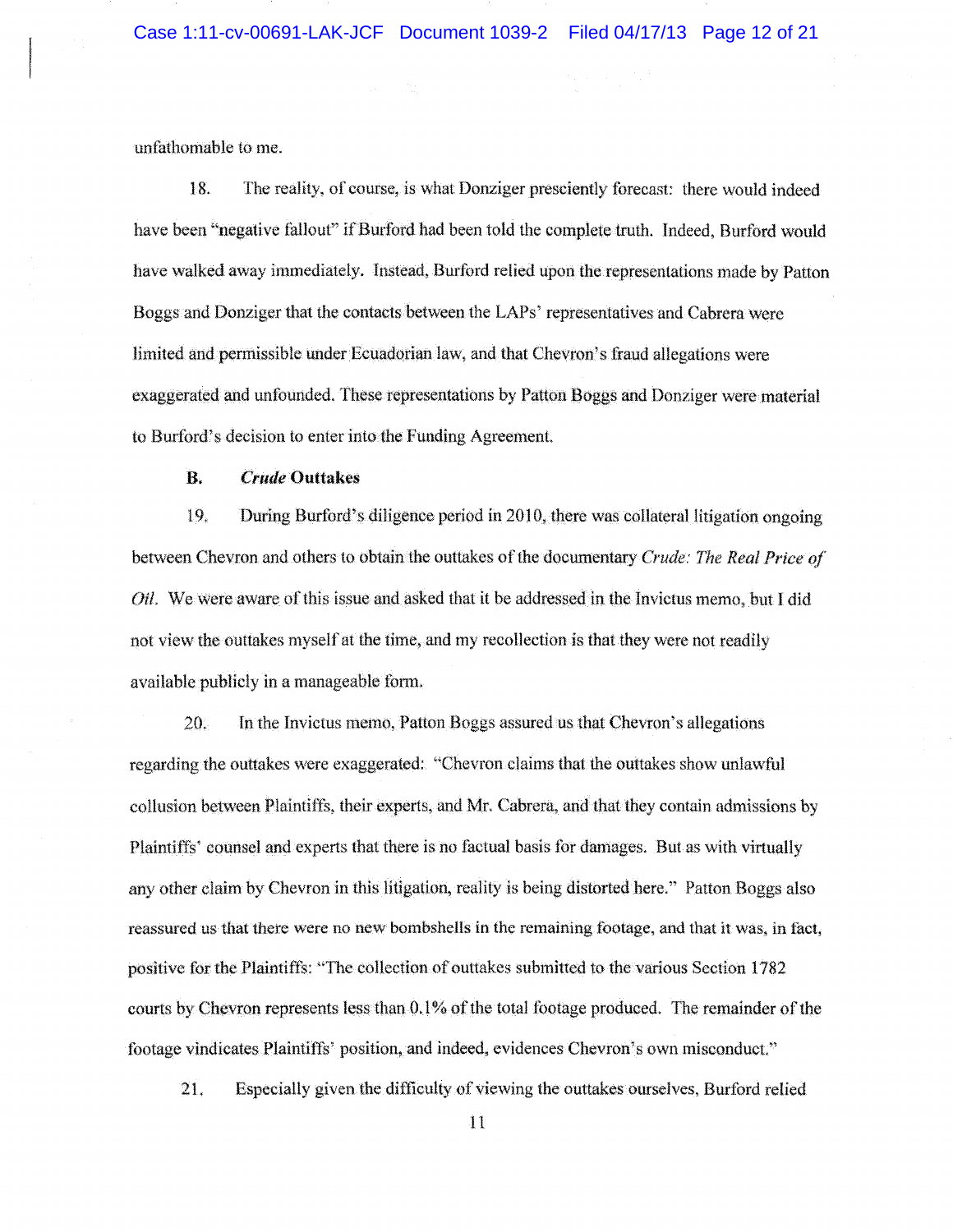on Patton Boggs' representations regarding the *Crude* outtakes footage, Moreover, Patton Boggs was so forceful and unambiguous in its views and conclusions about the outtakes that Burtbrd did not attach much importance to the outtakes at the time, viewing them as just another round of the parties' constant PR sparring, and did not even mention the outtakes in its internal analysis of the investment. I did not see any of the outtakes until alter our due diligence had been completed and our investment committee had already approved the investrnent. Although I still have not viewed more than a handful of the outtakes, those that 1 viewed caused me serious concern and appear to be inconsistent with the representations in Invictus. Those representations were material to Burford's decision to fund, and Burfhrd would not have entered into the Funding Agreement had Burford known that those representations were false.

#### **C. Kohn, Swift & GrafP.C.**

 $22.$ During the course of diligence and negotiations, Donziger represented that a former co-counsel and funder of the Litigation, Kohn, Swift & GrafP.C., did not have the resources necessary to implement enforcement strategies and that the LAPs would not be able to hire enforcement counsel of the desired reputation and experience on solely a contingency basis. Donziger also represented that, due to disagreements in strategy, the LAPs had decided to cease their relationship with Kohn and that Kohn would not be available to sign the Intercreditor Agreement, an agreement executed along with the Funding Agreement that set forth the priority of recovery for the LAPs' contingency fee lawyers and funders.

23. Burford later learned through documents in this case that Donziger failed to disclose facts regarding Kohn's termination which would have been material to Burford, including, among other things, that Kohn wrote in an August 2010 letter that he was (1) "shocked by recent disclosures concerning potentially improper and unethical, if not illegal, contacts with the court-appointed expert, Mr. Cabrera," and that (2) Kolm was not only unaware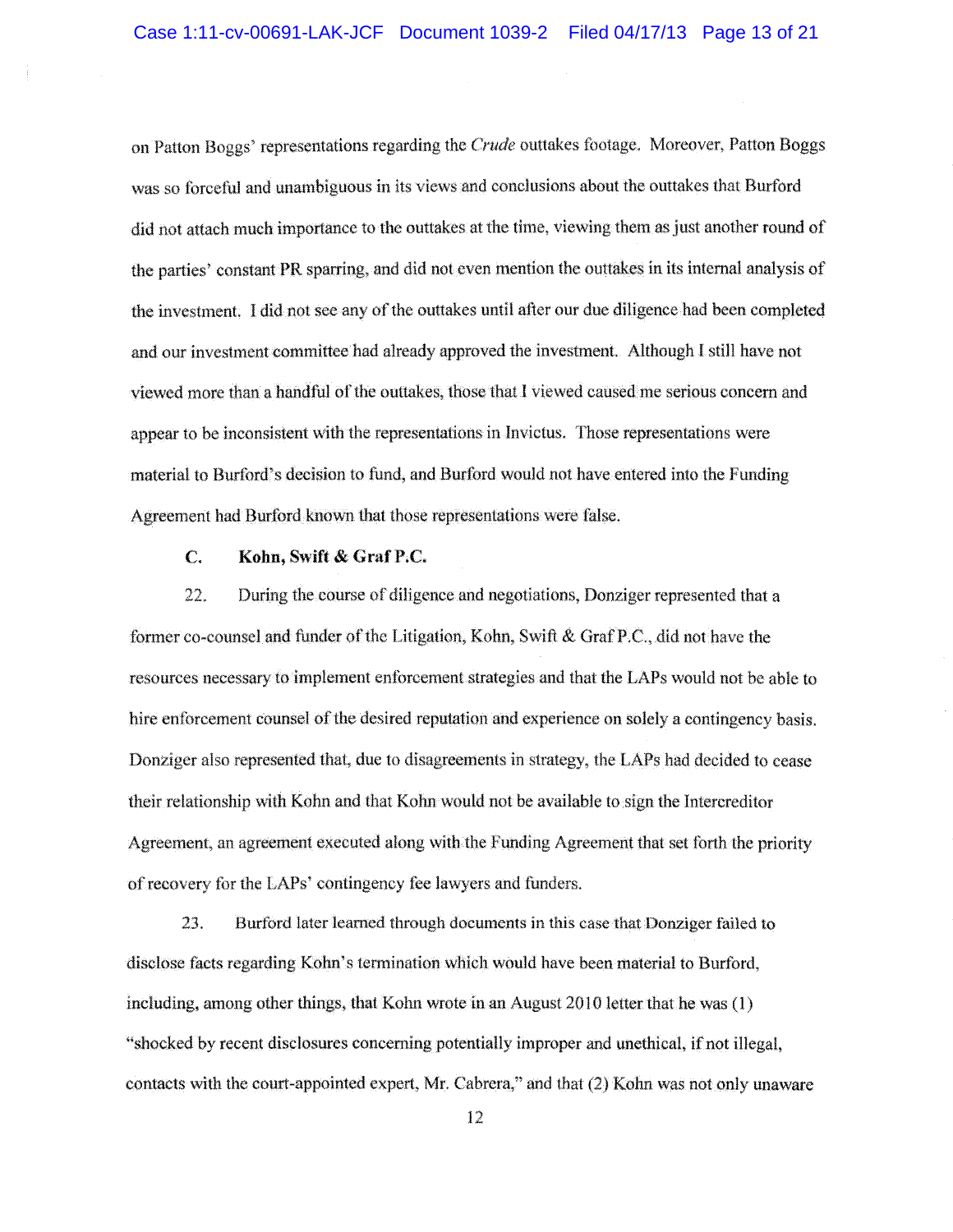of these contacts, he found them to be "contrary to assurances that Danziger and [Ecuadorian counsel] made to [Kohn] on numerous occasions."

24. Burford relied on Danziger's representations regarding the position with Kohn. As we stated in our September 23, 2011 letter to Donziger, Pablo Fajardo, Luis Yanza, and others, "it is now clear that you were willing to do and say anything to attract new funding. You misled us about Kohn's relationship with you and the current status of that relationship, and the reasons you would not be able to deliver Kohn as a signatory to the intercreditor agreement. Those too were material misrepresentations." In other words, had Burford known Donziger's representations regarding Kohn were false, it would not have entered into the Funding Agreement.

#### **II. Burford and the LAPs Execute the Funding Agreement**

25. The Funding Agreement contemplated three tranches of funding to Patton Boggs that would total \$15 million. The first tranche, due November **1,** 2010, was \$4 million. The next two tranches, if funded, were to consist of \$5.5 million each. The Funding Agreement required the LAPs to request funding of each subsequent tranche, which Burford could decline under specified conditions. Burford's funding was to be paid only and directly to Patton Boggs and held in a trust account, and Tyrrell's personal approval was required for its disbursement.

26. As is common practice in the investment fund world, Burford typically creates a new subsidiary for each new investment. On October 26, 2010, just prior to executing the Funding Agreement, Burford created Treca Financial Solutions, a Cayman Islands company. Treca is the entity that stands to recover any proceeds under the funding agreement and the related Intercreditor Agreement. Treca is an indirect subsidiary of BCL.

27. The Funding Agreement provided that Treca's interest in any eventual judgment proceeds is to be calculated based on a "Funding Compensation Percentage" of the "Net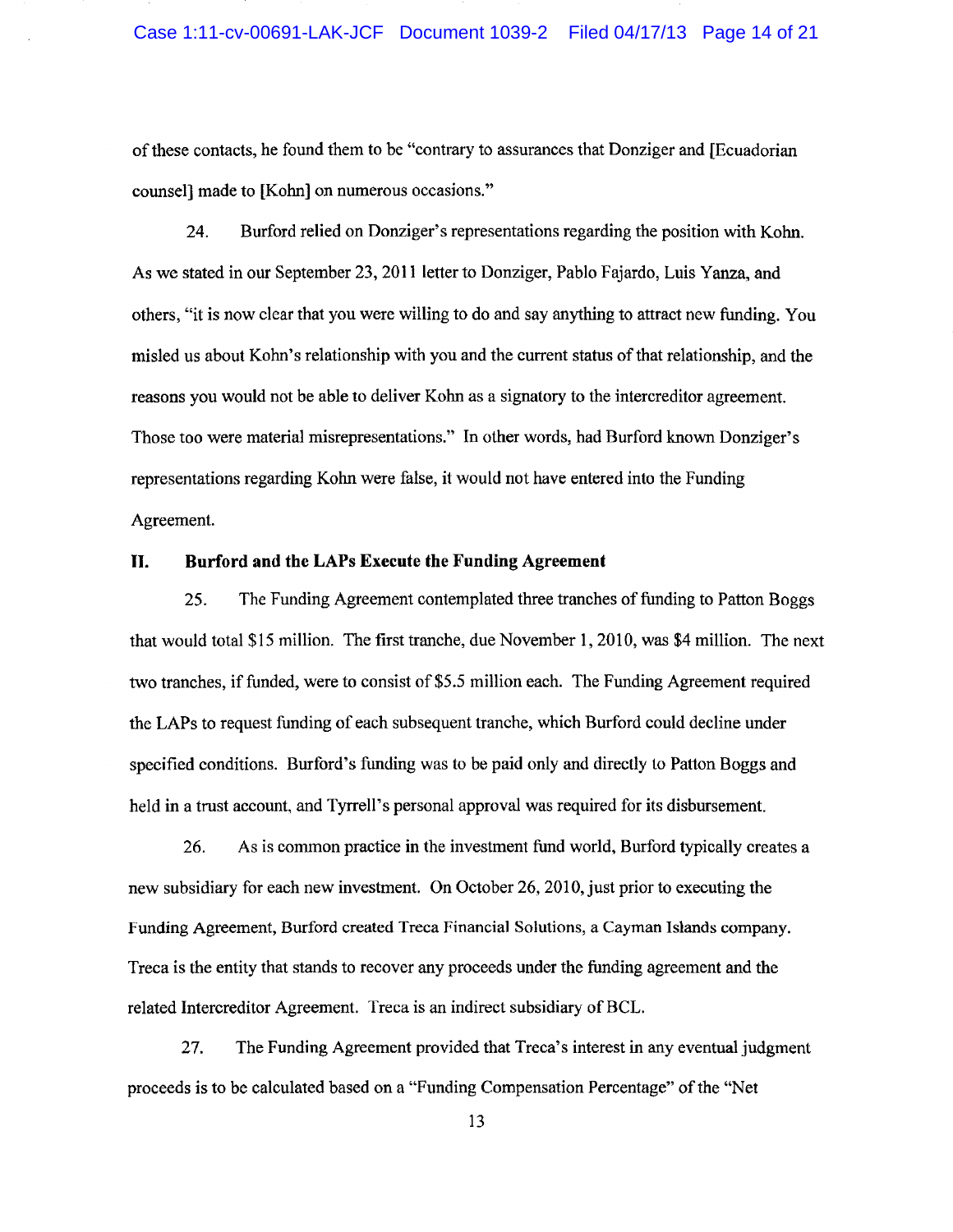Recovery Amount," both of which are defined in the Funding Agreement. The base Funding Compensation Percentage is 5.545% of the Net Recovery Amount, which is defined as the difference between the proceeds of the judgment or settlement amount (if the settlement is \$1 billion or more) and certain costs and expenses. Treca's recovery is calculated as the product of the Funding Compensation Percentage and the Net Recovery Amount. If the case settles for less than **\$1** billion, then the Net Recovery Amount is deemed to be \$1 billion for purposes of calculating Burford's recovery.

28. Treca funded the first tranche of \$4 million on November 2, 2010.

#### III. **Burford Learns of the Fraud**

29. On February 1, 2011 , Chevron tiled the captioned action. Chevron also sought a temporary restraining order ("TRO") and preliminary injunction to preclude the LAPs from taking any steps to enforce the Lago Agrio Judgment. The court issued such a TRO on February 9, 2011. The TRO provided that "Defendants, their officers, agents, servants, employees and attorneys and all other persons in active concert or participation with any of the foregoing be and they hereby are restrained  $\dots$  from funding, commencing, prosecuting, advancing in any way, or receiving benefit from, directly or indirectly, any action or proceeding for recognition or enforcement of any judgment" in the Lago Agrio Litigation.

30. On March 7, 2011, the Court then entered a preliminary injunction restraining Defendants from enforcing or taking any action to enforce the Lago Agrio Judgment. The preliminary injunction decision included extensive factual fmdings based on documents and information that had never been disclosed to Burford during the due diligence process, before it agreed to fund, and that would have been material to Burford's decision to enter into the Funding Agreement.

## **IV. Burford Refuses to Fund the Second Tranche**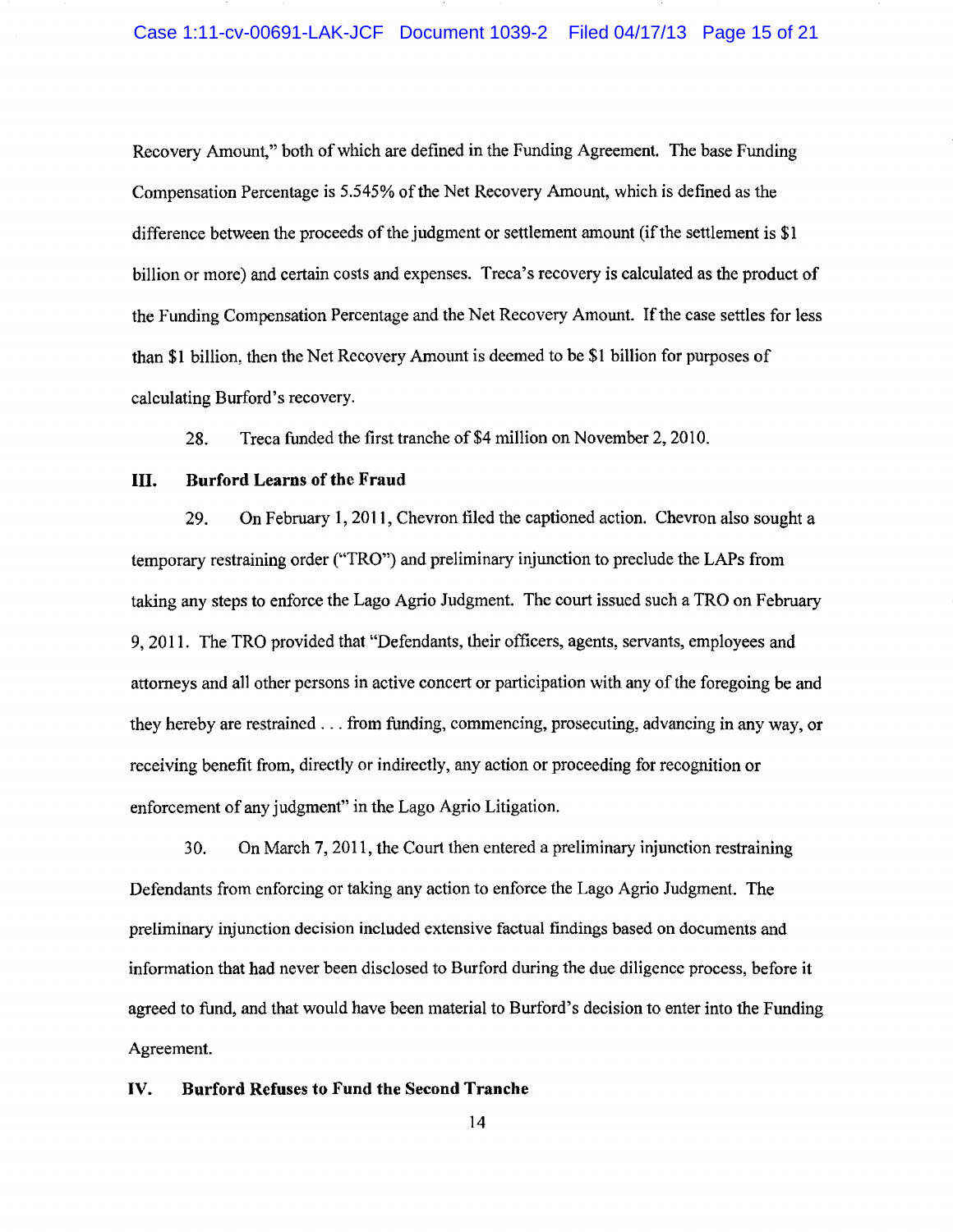31. On February 15, 2011, the LAPs issued a "Funding Notice" requesting funding of the second tranche of the Funding Agreement.

32. On February 21,2011, Treca infonned the LAPs that the Funding Notice issued by the LAPs was invalid because the TRO "bar[red the LAPs] from issuing a Funding Notice." Treca further infonned the LAPs that providing further funding likely would violate the TRO because that order "prohibit[ed] the [LAPs] and any person 'in active concert or participation' with Claimants from *"funding,* commencing, prosecuting, *advancing in any way,* or receiving benefit from, directly or indirectly, any action or proceeding for recognition or enforcement of any judgment entered against Chevron." Accordingly, Treca notified the LAPs that, "until the order is lifted, [it was] unable to consider any request for the Second Tranche Funding or take any preliminary steps toward the provision of such funding." Treca suggested that the LAPs seek clarification of the TRO from Judge Kaplan if they disagreed with Treca's reading of the TRO, which the LAPs did not do.

33. Treca also noted that the serious allegations of fraud and other misconduct then coming to light in the "appear to contravene directly the representations made to the Funder in the Funding Agreement," among other violations of the Funding Agreement.

34. The LAPs responded with quite an extraordinary letter from Steven Danziger on March 14, 2011. To begin with, despite ignoring Burford's suggestion to seek clarification of the TRO from the Court, the LAPs threatened Burford with a massive lawsuit unless it violated Judge Kaplan's order, committed contempt of court, and continued funding despite the TRO being quite clear that ''funding" was enjoined. Then, rather than proffering some sort of substantive explanation or justification for their conduct, the LAPs went on instead to assert that Burford could not have been deceived because all the infonnation about the LAPs' frauds had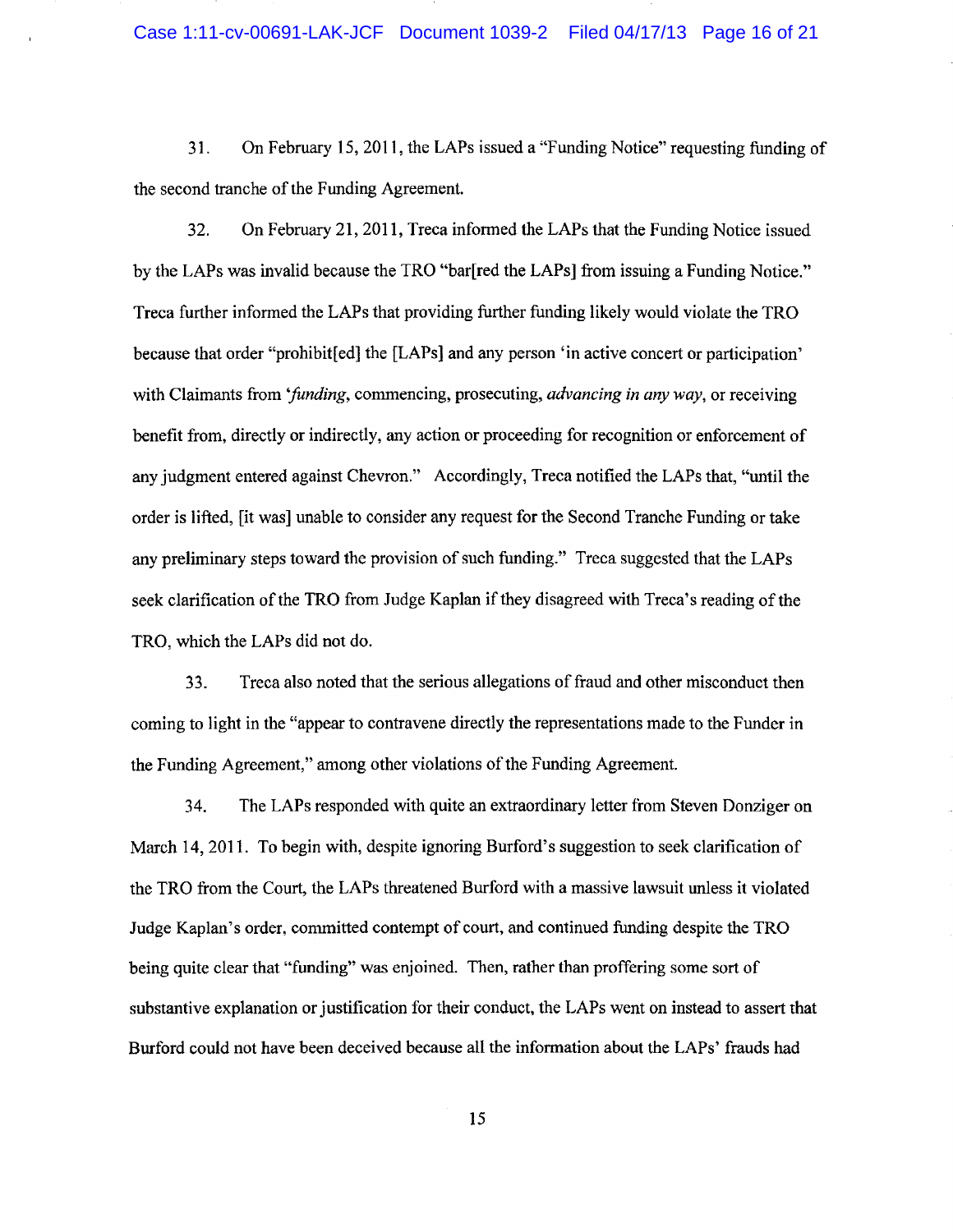already been public at the time of the execution of the Funding Agreement (despite this action yielding discovery showing just the opposite to be true, and ignoring their prior representations that Chevron's allegations were "lacking credibility" and "manipulation").

#### **V. Burford Terminates the Funding Agreement**

35. By the time the U.S. Court of Appeals for the Second Circuit lifted the preliminary injunction on September 19, 2011, Treca had determined that the LAPs were in breach ofthe Funding Agreement and decided to terminate it. On September 23,2011, Burford informed the LAPs of that termination by letter and stated: "It is clear from the evidence that has come to light subsequent to our discussions with you and Treca's entry into the Funding Agreement that Claimants, the FDA, their affiliates and their attorneys (collectively, 'you') have engaged in conduct and activity that gives rise to numerous material breaches of the Funding Agreement. In addition to breaching the Funding Agreement- through misrepresentations and other material failures- the conduct discovered amounts to fraud."

36. The letter went on to describe the various facts of which Burford had become aware, largely through discovery and proceedings in this action, that demonstrated that the LAPs and their "US representatives engaged in a multi-month scheme to deceive and defraud in order to secure desperately needed funding from Treca, all the while concealing material information and misrepresenting critical facts in the fear that we would have walked way had we known the true state of affairs."

37. Specifically, as the termination letter explained, the LAPs' representatives, including their counsel, Steven Danziger and Patton Boggs, misled Burford by making at least the following specific misrepresentations: "(1) that your ex parte communications with Cabrera were limited, (2) that they were lawful under Ecuadorian law, and (3) that Chevron's suggestions to the contrary were false." Burford also noted the misrepresentations from Patton Boggs in the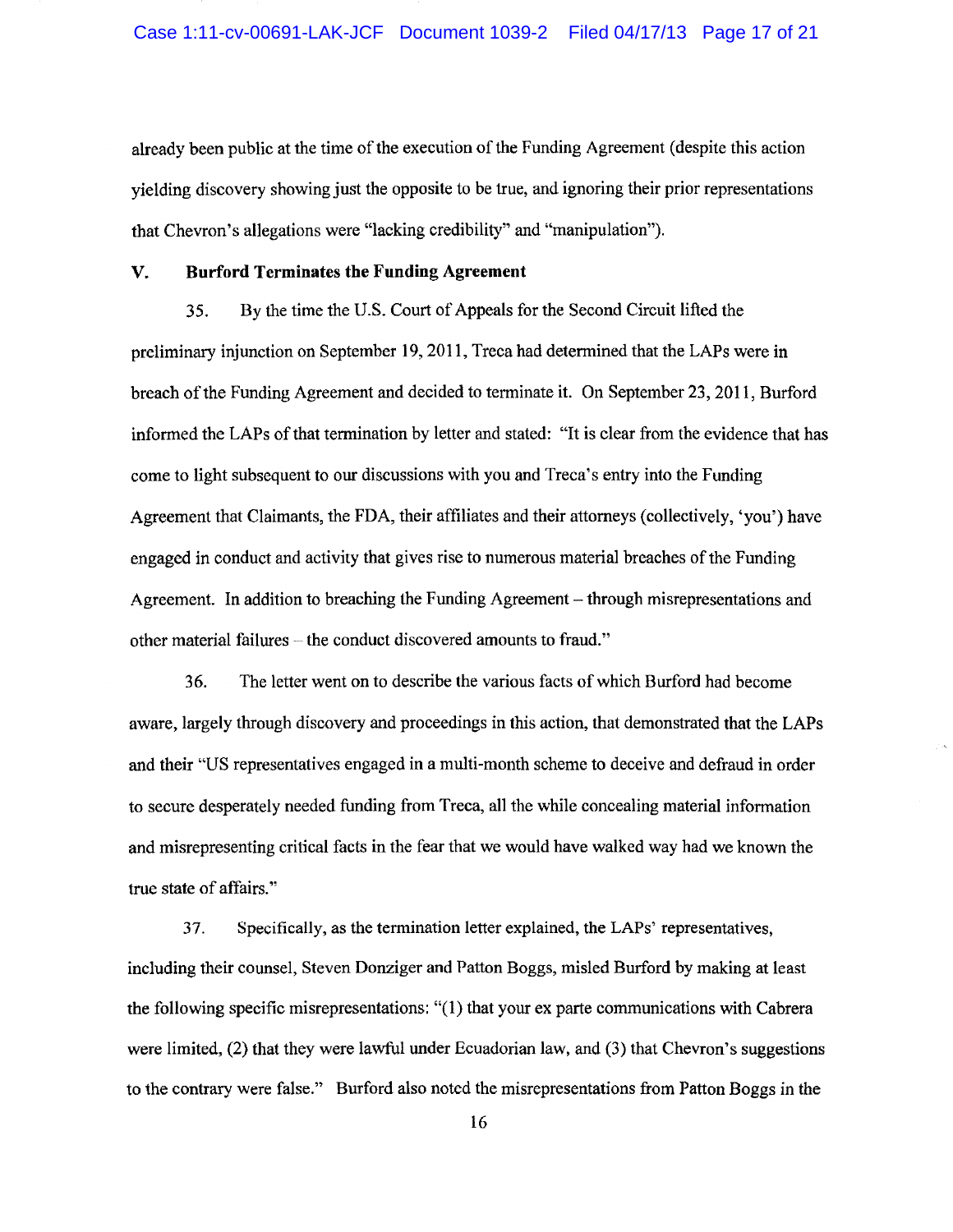Invictus memo, in particular, on these topics:

In the Invictus report, we were told: 'Chevron claims that the outtakes show unlawful collusion between Plaintiffs, their experts, and Mr. Cabrera .... But as with virtually any other claim by Chevron in this litigation, reality is being distorted here.' (Page 4). The Invictus report also said that 'Chevron has cited in its submissions no Ecuadorian law or rule that prevents ex parte communication' (page 5) and that Chevron is '[c]leverly using the lens of U.S. norms to distort what transpired in Ecuador' and 'us[ing] its findings regarding Plaintiffs' involvement with the Cabrera Report to create the impression that it is the victim of an injustice in Ecuador.' (Page 4) Throughout, you characterize Chevron's 'arguments concerning Mr. Cabrera' as 'misleading.' (Page 4) Separately from the Invictus Report, you assured us that your contacts with Cabrera were limited and entirely permissible.

38. In addition, Burford highlighted Danziger's admissions in his deposition taken by

Chevron pursuant to its Section 1782 discovery proceeding against Donziger that the LAPs' team had ghostwritten the entire Cabrera Report and then engaged in an extensive cover up of that fact. As explained in the letter, Burford would not have agreed to enter into the Funding Agreement had it been informed of the truth about the Cabrera Report.

39. On January 27, 2011, Tyrrell called me to discuss the status of the Litigation.

Tyrrell told me that Donziger had not told Patton Boggs the truth about the extent of his prior contacts with Cabrera. Tyrrell told me that Patton Boggs was "discussing its ethical obligations" and "evaluating what to do". While I do not always take detailed notes of conversations, this call was such that I did so; those notes are attached hereto.

I declare under penalty of perjury under the laws of the United States of America that the foregoing is true and correct. Executed this 16th day of April,  $2013$  at London, England.

,. Chr/stopher Bogart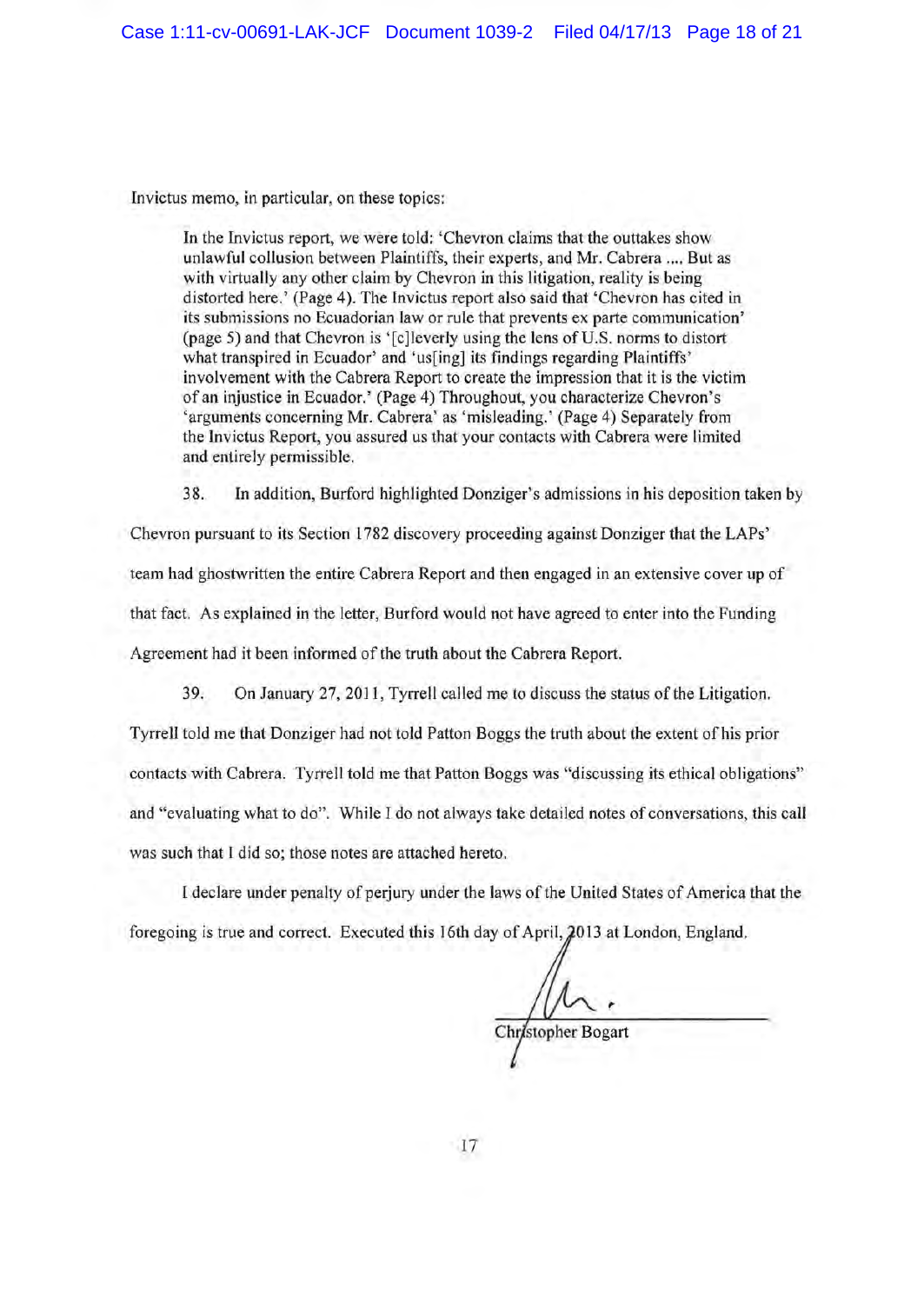# Attachment A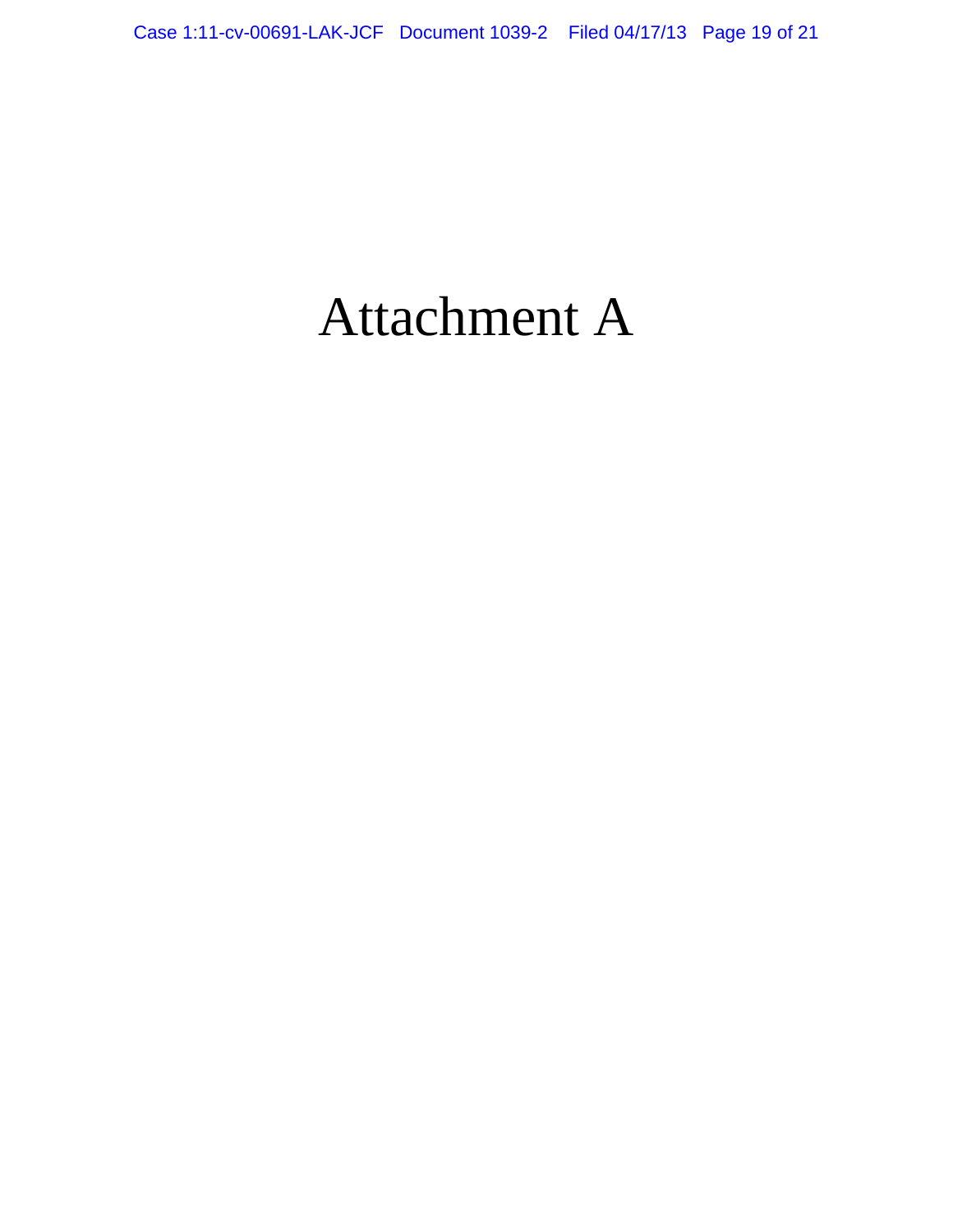Case 1:11-cv-00691-LAK-JCF Document 1039-2 Filed 04/17/13 Page 20 of 21<br>1.27.1 Ty Well / Molot CALZ &C vew July 1 fonal brushing Jui put fogether complete plan 2 beam in Elmanda - 120 page Module on histority done.<br>- damages price done and being travelated<br>- further module on Us stuff - consuit on both soider David Boies Feb 16 1 magistrate Cheuron 1 submotted final briefs<br>320 pages: not in English Pablo + Luis V du la med Baggs, Marell V range of espectation ÿ at peace with how hus laborer report all 6 exprts " disclosed effect to which they relied on Certonen "Donnieger ust told the truth to anniversal of extent of his De parte ot in at time we for by Donsiger entof facts when we Ecuator but ming to fond out fail extent of guession of 5 ruer tout